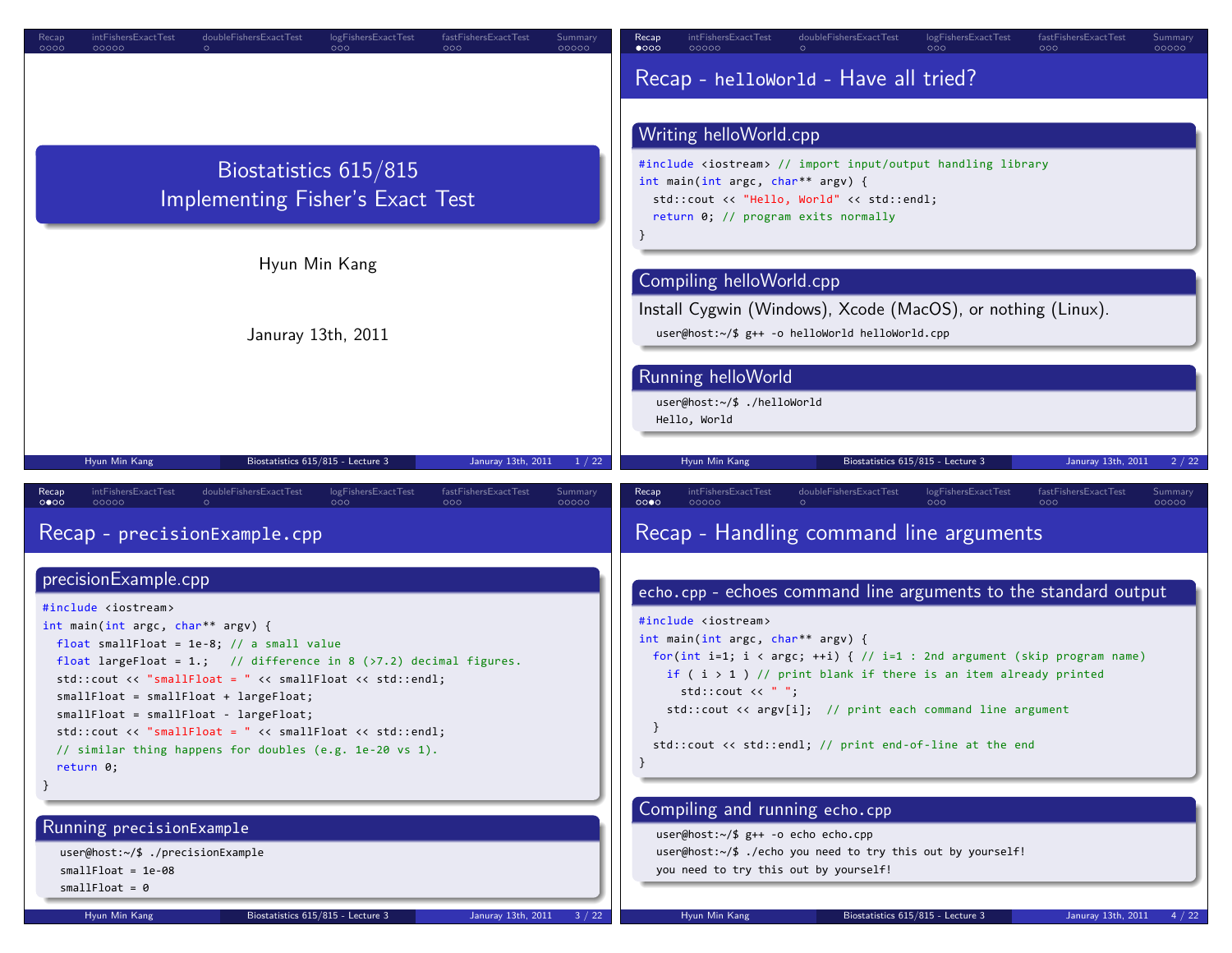| intFishersExactTest<br>doubleFishersExactTest<br>logFishersExactTest<br>fastFishersExactTest<br>Summary<br>Recap<br>000<br>00000<br>00000<br>000<br>000                                                                                                                                                                                                                                     | intFishersExactTest<br>doubleFishersExactTest<br>logFishersExactTest<br>fastFishersExactTest<br>Summary<br>Recap<br>0000<br>00000<br>$\bullet$ 0000<br>000                                                                                                                                                                                                                                                                                                                                                                                                                                                                                                                                                                     |
|---------------------------------------------------------------------------------------------------------------------------------------------------------------------------------------------------------------------------------------------------------------------------------------------------------------------------------------------------------------------------------------------|--------------------------------------------------------------------------------------------------------------------------------------------------------------------------------------------------------------------------------------------------------------------------------------------------------------------------------------------------------------------------------------------------------------------------------------------------------------------------------------------------------------------------------------------------------------------------------------------------------------------------------------------------------------------------------------------------------------------------------|
| Annoucements                                                                                                                                                                                                                                                                                                                                                                                | Let's implement Fisher's exact Test                                                                                                                                                                                                                                                                                                                                                                                                                                                                                                                                                                                                                                                                                            |
| • 815 Projects will be annouced in the next lecture<br>• Midterm date will be scheduled on March 10 - any objections?<br>• Final exame date will be April 21st, 10:30am-12:30pm, just like the<br>official schedule.<br>• Homework $#1$ will be annouced today                                                                                                                              | Input - A $2 \times 2$ table<br>Placebo<br>Treatment<br>Total<br><b>Diseased</b><br>b<br>$a+b$<br>a<br>d<br>$c+d$<br>Cured<br>c<br>Total<br>$b+d$<br>$a + c$<br>n<br>Desired Program Interface and Results<br>user@host:~/\$ ./fishersExactTest 1 2 3 0<br>Two-sided p-value is 0.4<br>user@host: $\sim$ /\$ ./fishersExactTest 2 7 8 2<br>Two-sided p-value is 0.0230141<br>user@host:~/\$ ./fishersExactTest 20 70 80 20<br>Two-sided p-value is 5.90393e-16                                                                                                                                                                                                                                                                 |
| Hyun Min Kang<br>Biostatistics 615/815 - Lecture 3<br>Januray 13th, 2011<br>5 / 22                                                                                                                                                                                                                                                                                                          | Hyun Min Kang<br>Biostatistics 615/815 - Lecture 3<br>Januray 13th, 2011<br>6 / 22                                                                                                                                                                                                                                                                                                                                                                                                                                                                                                                                                                                                                                             |
| intFishersExactTest<br>doubleFishersExactTest<br>logFishersExactTest<br>fastFishersExactTest<br>Summary<br>Recap<br>0000<br>00000<br>000<br>00000<br>റററ<br>Simple Math under Fisher's Exact Test                                                                                                                                                                                           | intFishersExactTest<br>doubleFishersExactTest<br>logFishersExactTest<br>fastFishersExactTest<br>Recap<br>Summary<br>0000<br>000<br>00000<br>റററ<br>00000<br>intFishersExactTest.cpp - main() function                                                                                                                                                                                                                                                                                                                                                                                                                                                                                                                          |
| Possible $2 \times 2$ tables<br>Placebo<br>Treatment<br>Total<br>Diseased<br>$a+b-x$<br>$a+b$<br>$\boldsymbol{\mathsf{x}}$<br>Cured<br>$c+d$<br>$d-a+x$<br>$a + c - x$<br>Total<br>$b+d$<br>$a + c$<br>n<br>Hypergeometric distribution<br>Given $a + b$ , $c + d$ , $a + c$ , $b + d$ and $n = a + b + c + d$ ,<br>$Pr(x) = \frac{(a+b)!(c+d)!(a+c)!(b+d)!}{x!(a+b-x)!(a+c-x)!(d-a+x)!n!}$ | #include <iostream><br/>double hypergeometricProb(int a, int b, int c, int d); // defined later<br/>int main(int argc, char** argv) {<br/>// read input arguments<br/>int <math>a = \text{atoi(ary[1]), } b = \text{atoi(ary[2]), } c = \text{atoi(ary[3]), } d = \text{atoi(ary[4]);}</math><br/><math>int n = a + b + c + d;</math><br/>// find cutoff probability<br/>double <math>pCutoff = hypergeometricProb(a, b, c, d);</math><br/><math>double</math> pValue = 0;<br/>// sum over probability smaller than the cutoff<br/>for(int x=0; x &lt;= n; ++x) { // among all possible x<br/>if ( <math>a+b-x</math> &gt;= 0 &amp;&amp; <math>a+c-x</math> &gt;= 0 &amp;&amp; d-a+x &gt;=0 ) { // consider valid x</iostream> |
| <b>Fishers's Exact Test (2-sided)</b><br>$p_{FFT}(a, b, c, d) = \sum_{x} \Pr(x) I[\Pr(x) \leq \Pr(a)]$<br>Hyun Min Kang<br>Biostatistics 615/815 - Lecture 3<br>Januray 13th, 2011<br>7/22                                                                                                                                                                                                  | double $p = hypergeometricProb(x, a+b-x, a+c-x, d-a+x);$<br>if ( $p \leq p$ Cutoff ) $p$ Value += $p$ ;<br>$\mathcal{F}$<br>std::cout << "Two-sided p-value is " << pValue << std::endl;<br>return 0;<br>Hyun Min Kang<br>Biostatistics 615/815 - Lecture 3<br>Januray 13th, 2011<br>8 / 22                                                                                                                                                                                                                                                                                                                                                                                                                                    |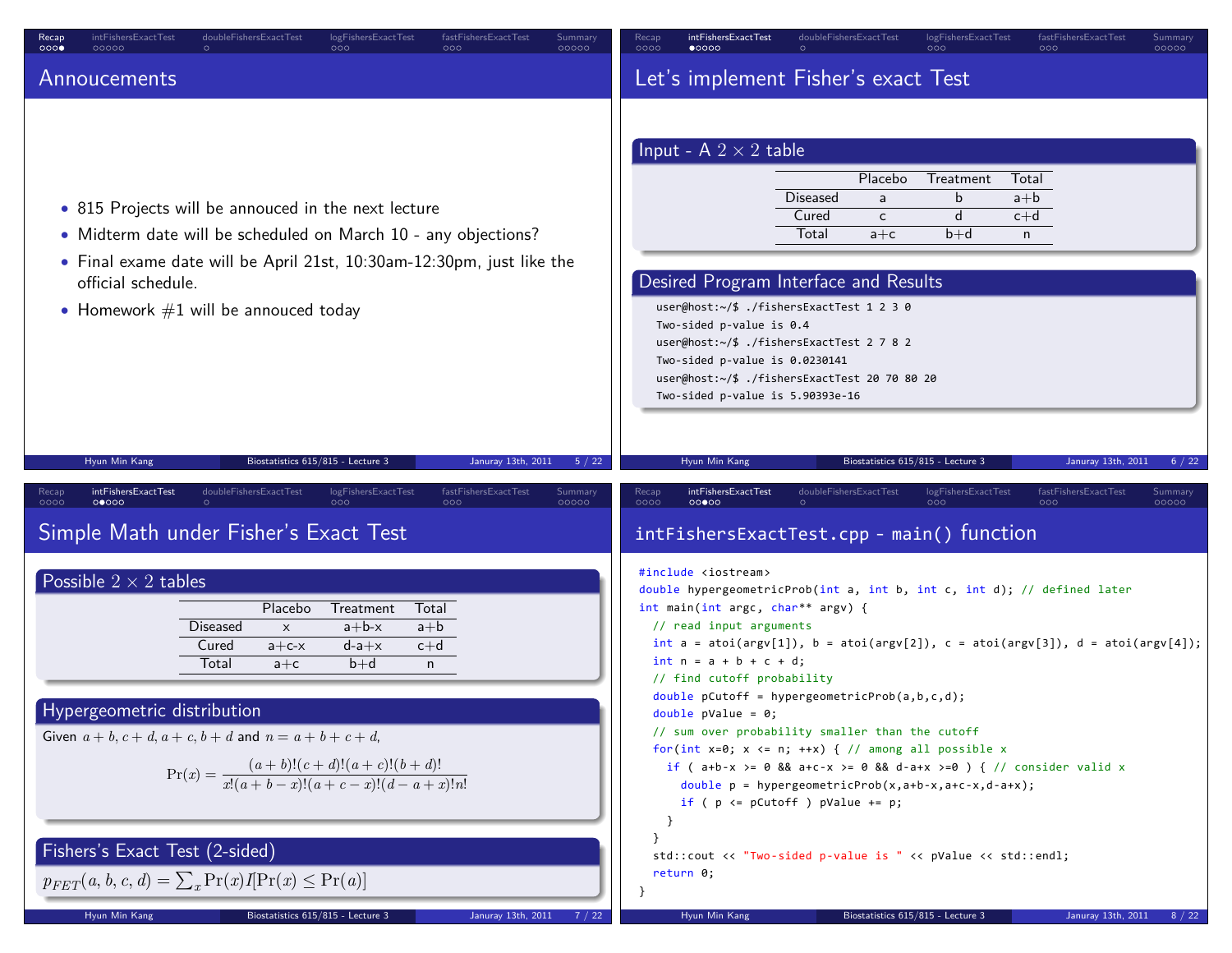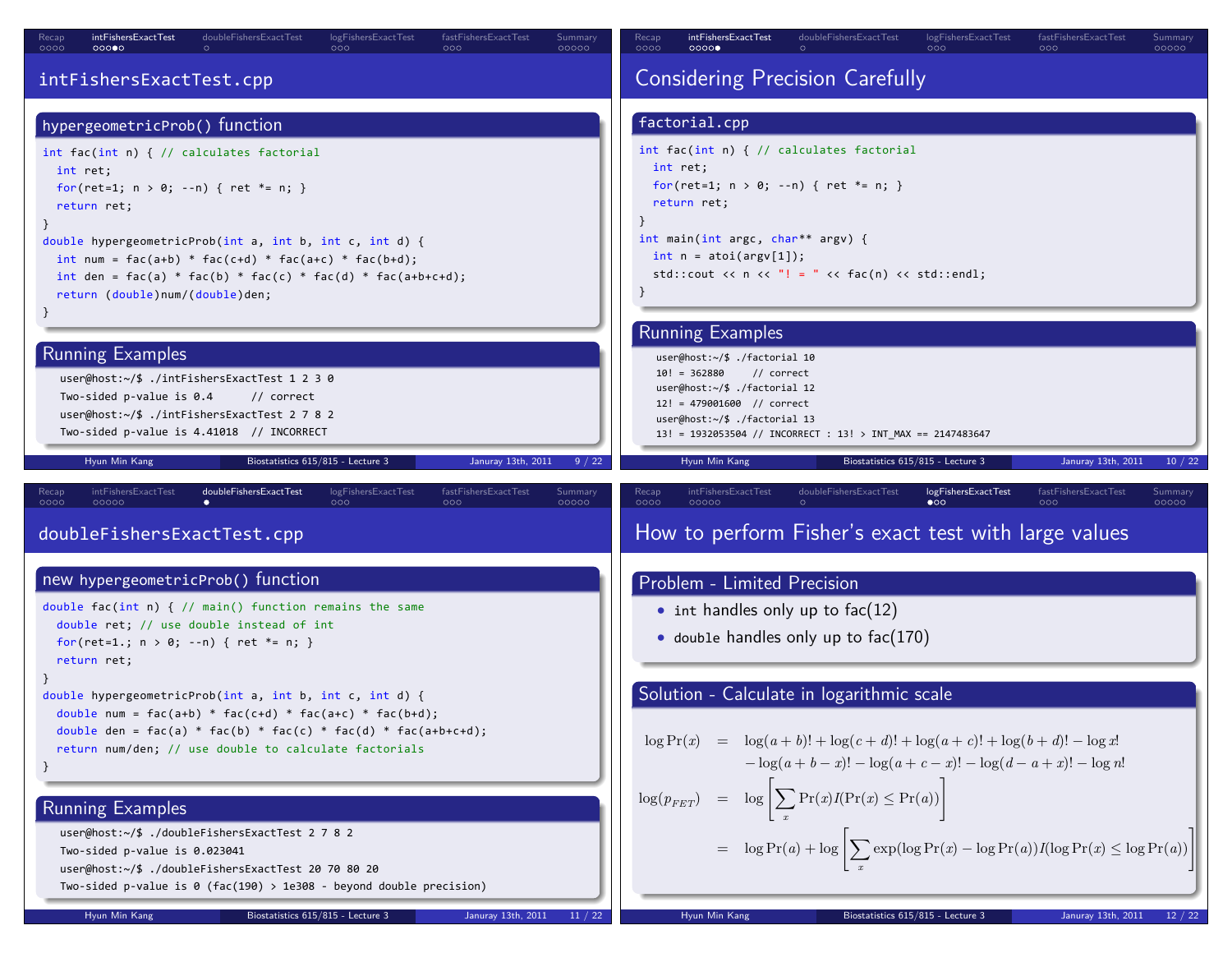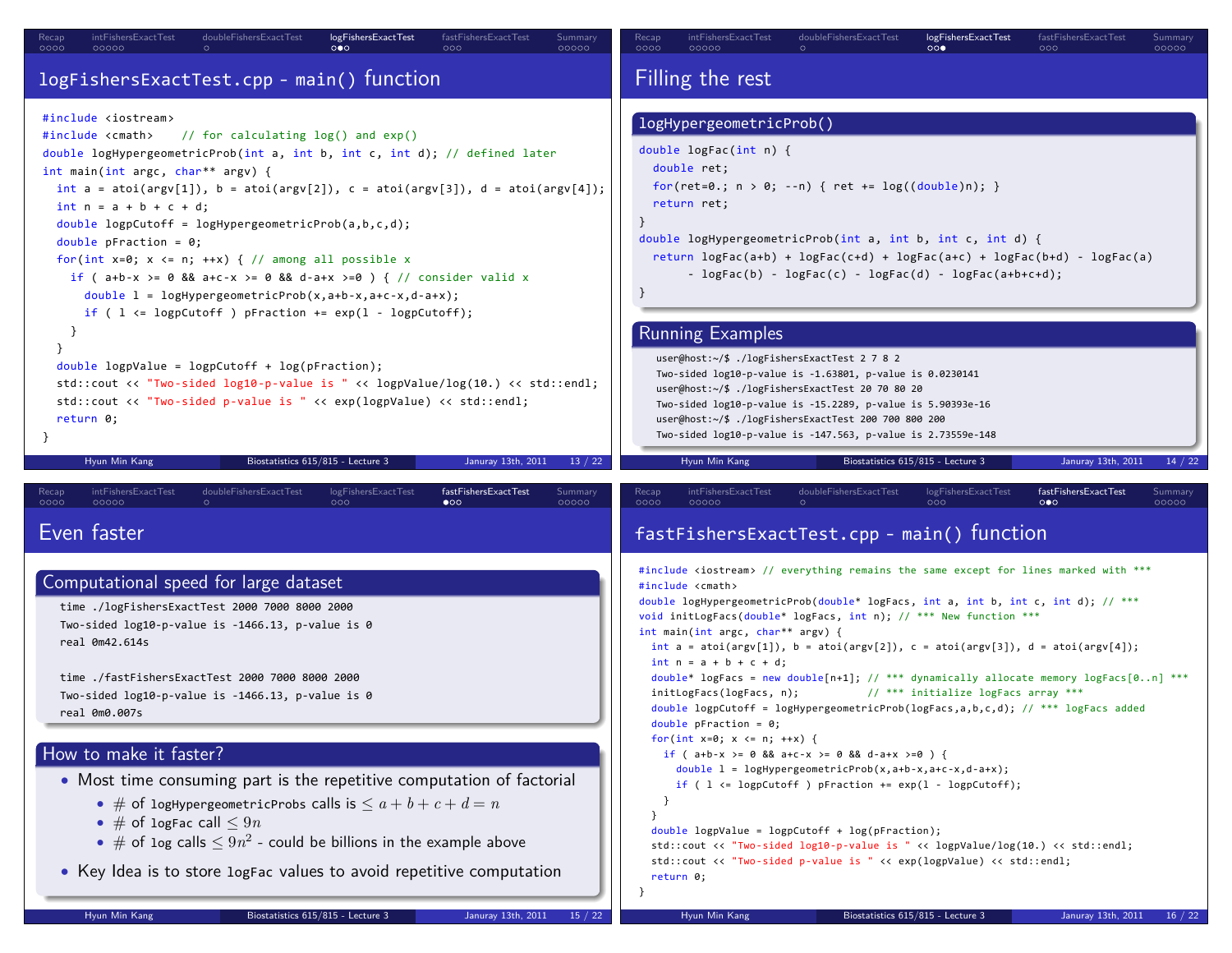| intFishersExactTest                                                                                                                                                                                                                                                                                                                                                                                                                                                                         | intFishersExactTest                                                                                                                                                                                                                                                                                                                                                                                                                                                                                                                                                                                                                                                                        |  |  |
|---------------------------------------------------------------------------------------------------------------------------------------------------------------------------------------------------------------------------------------------------------------------------------------------------------------------------------------------------------------------------------------------------------------------------------------------------------------------------------------------|--------------------------------------------------------------------------------------------------------------------------------------------------------------------------------------------------------------------------------------------------------------------------------------------------------------------------------------------------------------------------------------------------------------------------------------------------------------------------------------------------------------------------------------------------------------------------------------------------------------------------------------------------------------------------------------------|--|--|
| doubleFishersExactTest                                                                                                                                                                                                                                                                                                                                                                                                                                                                      | doubleFishersExactTest                                                                                                                                                                                                                                                                                                                                                                                                                                                                                                                                                                                                                                                                     |  |  |
| logFishersExactTest                                                                                                                                                                                                                                                                                                                                                                                                                                                                         | logFishersExactTest                                                                                                                                                                                                                                                                                                                                                                                                                                                                                                                                                                                                                                                                        |  |  |
| fastFishersExactTest                                                                                                                                                                                                                                                                                                                                                                                                                                                                        | fastFishersExactTest                                                                                                                                                                                                                                                                                                                                                                                                                                                                                                                                                                                                                                                                       |  |  |
| Recap                                                                                                                                                                                                                                                                                                                                                                                                                                                                                       | Summary                                                                                                                                                                                                                                                                                                                                                                                                                                                                                                                                                                                                                                                                                    |  |  |
| Summarv                                                                                                                                                                                                                                                                                                                                                                                                                                                                                     | Recap                                                                                                                                                                                                                                                                                                                                                                                                                                                                                                                                                                                                                                                                                      |  |  |
| 0000                                                                                                                                                                                                                                                                                                                                                                                                                                                                                        | 0000                                                                                                                                                                                                                                                                                                                                                                                                                                                                                                                                                                                                                                                                                       |  |  |
| $\circ \circ \bullet$                                                                                                                                                                                                                                                                                                                                                                                                                                                                       | 000                                                                                                                                                                                                                                                                                                                                                                                                                                                                                                                                                                                                                                                                                        |  |  |
| 00000                                                                                                                                                                                                                                                                                                                                                                                                                                                                                       | $\bullet$ 0000                                                                                                                                                                                                                                                                                                                                                                                                                                                                                                                                                                                                                                                                             |  |  |
| 00000                                                                                                                                                                                                                                                                                                                                                                                                                                                                                       | 000                                                                                                                                                                                                                                                                                                                                                                                                                                                                                                                                                                                                                                                                                        |  |  |
| fastFishersExactTest.cpp - other functions                                                                                                                                                                                                                                                                                                                                                                                                                                                  | Summary so far                                                                                                                                                                                                                                                                                                                                                                                                                                                                                                                                                                                                                                                                             |  |  |
| function initLogFacs()<br>void initLogFacs(double* logFacs, int n) {<br>$logFacs[0] = 0;$<br>for(int i=1; $i < n+1$ ; ++i) {<br>$logFacs[i] = logFacs[i-1] + log((double)i); // only n times of log() calls$<br>}<br>function logHyperGeometricProb()<br>double logHypergeometricProb(double* logFacs, int a, int b, int c, int d) {<br>return logFacs[a+b] + logFacs[c+d] + logFacs[a+c] + logFacs[b+d]<br>- logFacs[a] - logFacs[b] - logFacs[c] - logFacs[d] - logFacs[a+b+c+d];         | • Algorithms are computational steps<br>• towerOfHanoi utilizing recursions<br>• Data types and floating-point precisions<br>• Operators, if, for, and while statements<br>• Arrays and strings<br>• Pointers and References<br>• Functions<br>• Fisher's Exact Test<br>$\checkmark$ intFishersExactTest - works only tiny datasets<br>√ doubleFishersExactTest - handles small datasets<br>$\sqrt{\phantom{a}}$ logFishersExactTest - handles hundreds of observations<br>$\checkmark$ fastFishersExactTest - equivalent to logFisherExactTest but faster<br>• At Home : Reading material for novice $C++$ users :<br>http://www.cplusplus.com/doc/tutorial/ - Until "Control Structures" |  |  |
| Januray 13th, 2011                                                                                                                                                                                                                                                                                                                                                                                                                                                                          | Hyun Min Kang                                                                                                                                                                                                                                                                                                                                                                                                                                                                                                                                                                                                                                                                              |  |  |
| 17/22                                                                                                                                                                                                                                                                                                                                                                                                                                                                                       | Biostatistics 615/815 - Lecture 3                                                                                                                                                                                                                                                                                                                                                                                                                                                                                                                                                                                                                                                          |  |  |
| Hyun Min Kang                                                                                                                                                                                                                                                                                                                                                                                                                                                                               | Januray 13th, 2011                                                                                                                                                                                                                                                                                                                                                                                                                                                                                                                                                                                                                                                                         |  |  |
| Biostatistics 615/815 - Lecture 3                                                                                                                                                                                                                                                                                                                                                                                                                                                           | 18 / 22                                                                                                                                                                                                                                                                                                                                                                                                                                                                                                                                                                                                                                                                                    |  |  |
| doubleFishersExactTest                                                                                                                                                                                                                                                                                                                                                                                                                                                                      | intFishersExactTest                                                                                                                                                                                                                                                                                                                                                                                                                                                                                                                                                                                                                                                                        |  |  |
| logFishersExactTest                                                                                                                                                                                                                                                                                                                                                                                                                                                                         | doubleFishersExactTest                                                                                                                                                                                                                                                                                                                                                                                                                                                                                                                                                                                                                                                                     |  |  |
| fastFishersExactTest                                                                                                                                                                                                                                                                                                                                                                                                                                                                        | logFishersExactTest                                                                                                                                                                                                                                                                                                                                                                                                                                                                                                                                                                                                                                                                        |  |  |
| intFishersExactTest                                                                                                                                                                                                                                                                                                                                                                                                                                                                         | fastFishersExactTest                                                                                                                                                                                                                                                                                                                                                                                                                                                                                                                                                                                                                                                                       |  |  |
| Summary                                                                                                                                                                                                                                                                                                                                                                                                                                                                                     | Recap                                                                                                                                                                                                                                                                                                                                                                                                                                                                                                                                                                                                                                                                                      |  |  |
| Recap                                                                                                                                                                                                                                                                                                                                                                                                                                                                                       | Summary                                                                                                                                                                                                                                                                                                                                                                                                                                                                                                                                                                                                                                                                                    |  |  |
| 0000                                                                                                                                                                                                                                                                                                                                                                                                                                                                                        | 0000                                                                                                                                                                                                                                                                                                                                                                                                                                                                                                                                                                                                                                                                                       |  |  |
| 000                                                                                                                                                                                                                                                                                                                                                                                                                                                                                         | 000                                                                                                                                                                                                                                                                                                                                                                                                                                                                                                                                                                                                                                                                                        |  |  |
| 00000                                                                                                                                                                                                                                                                                                                                                                                                                                                                                       | 00000                                                                                                                                                                                                                                                                                                                                                                                                                                                                                                                                                                                                                                                                                      |  |  |
| 000                                                                                                                                                                                                                                                                                                                                                                                                                                                                                         | 000                                                                                                                                                                                                                                                                                                                                                                                                                                                                                                                                                                                                                                                                                        |  |  |
| 00000                                                                                                                                                                                                                                                                                                                                                                                                                                                                                       | 00000                                                                                                                                                                                                                                                                                                                                                                                                                                                                                                                                                                                                                                                                                      |  |  |
| Homework $#1$                                                                                                                                                                                                                                                                                                                                                                                                                                                                               | Homework $#1$                                                                                                                                                                                                                                                                                                                                                                                                                                                                                                                                                                                                                                                                              |  |  |
| Problem $#1$<br>Implement a program fullFastFishersExactTest which<br>• Prints out an error message and return -1 when number of input<br>arguments are not 4 (excluding the program name itself)<br>• and outputs the two-sided p-value, and one-sided p-values<br>• $p_{2sided}(a, b, c, d) = \sum_x \Pr(x)I[\Pr(x) \leq \Pr(a)]$<br>• $p_{greater}(a, b, c, d) = \sum_{x>a} Pr(x)$<br>• $p_{less}(a, b, c, d) = \sum_{x \leq a} \overline{Pr}(x)$<br>• based on fastFishersExactTest.cpp | Problem $#1$ - Example Program Interface<br>user@host:~/\$ ./fullFastFishersExactTest 2 7 8 2<br>Two-sided $log10(p) = -1.63801$ , p-value = 0.0230141<br>One-sided (less) $log10(p) = -1.73232$ , p-value = 0.0185217<br>One-sided (greater) $log10(p) = -0.000428027$ , p-value = 0.999015<br>user@host:~/\$ ./fullFastFishersExactTest 20 70 80 20<br>Two-sided $log10(p) = -15.2289$ , p-value = 5.90393e-16<br>One-sided (less) $log10(p) = -15.3764$ , p-value = 4.20368e-16<br>One-sided (greater) $log10(p) = 8.0232e-14$ , p-value = 1<br>user@host:~/\$ ./fullFastFishersExactTest<br>Usage: fullFastFishersExactTest [#row1col1] [#row1col2] [#row2col1] [#row2col2]            |  |  |